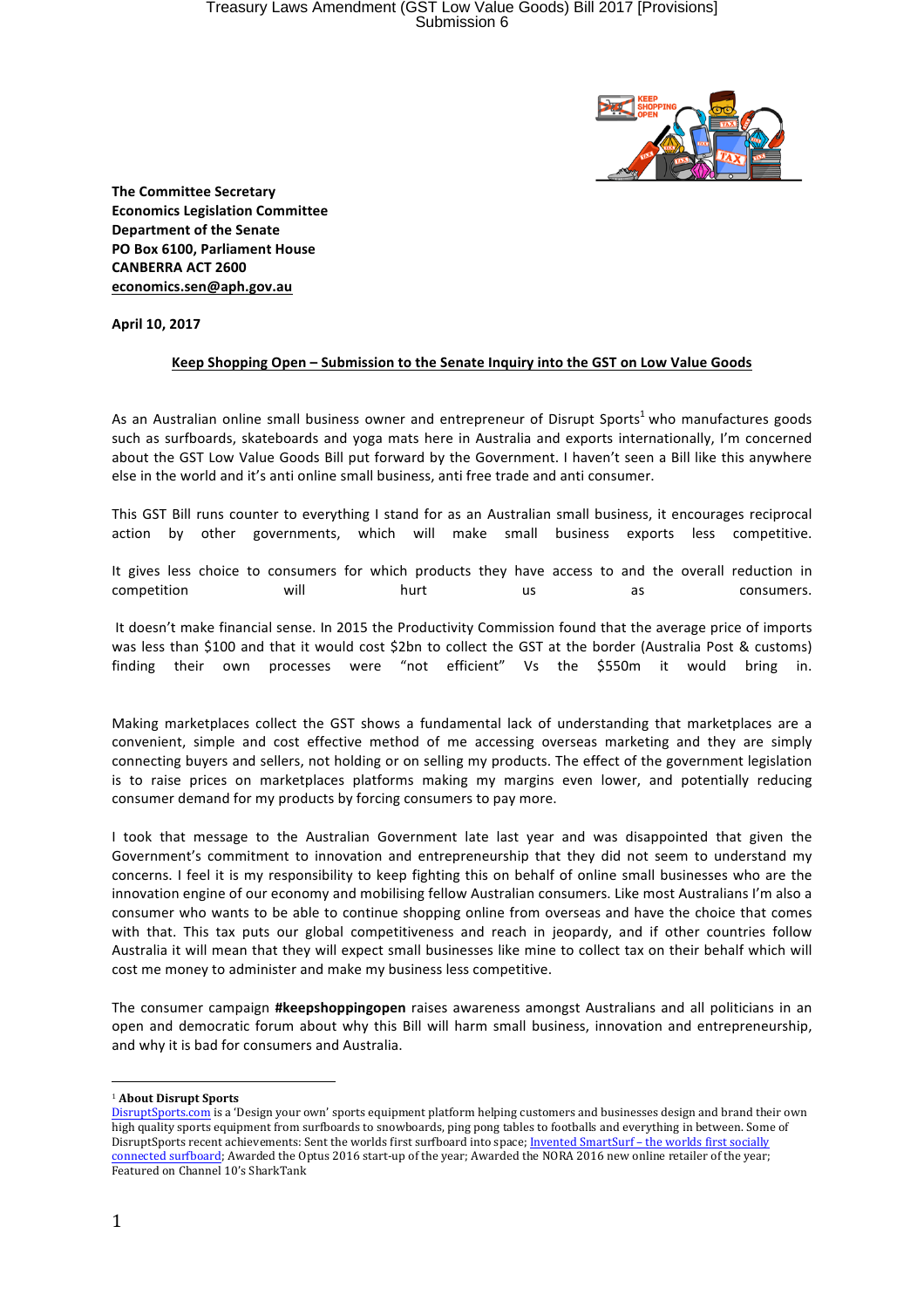

I ask that the Senate Committee consider the content of the campaign website www.keepshoppingopen.com.au (also see a summary in the Appendix). I urge the Committee to consider the far reaching implications of this Bill and to support Australian small businesses online who are exporting to the world.

Yours faithfully

**Gary Elphick CEO, Disrupt Sports www.disruptsports.com**

**Appendix:**

## **Keep Shopping Open Campaign – Australia 2017**

In summary the key points are as follows:



**More than 35,000 Australian small businesses will be affected.** There are more than 35,000 small Australia businesses, employing more than 60,000 people, who currently use sites to sell their goods overseas. If Australia puts a GST on all goods coming here, it is very likely other countries will reciprocate and tax Australian businesses selling into their countries. Australians businesses already struggle to keep prices low enough to compete against goods from countries with low wage economies. Even a small price hike will see them become uncompetitive and their export market will dry up.

This will harm our export market. Technology enabled commerce has meant Australian business of all sizes can gain access to world markets. This has seen the emergence of around 35,000 micro-multinational Australian businesses - small businesses that sell to the world. But if Australia puts a GST on all products coming into Australia, it is likely the countries our businesses export into will do the same. Australian small businesses are already at a disadvantage because of our geographical distance from other markets and our high wage economy, both of which affect the price of goods. Even a small price hike will see much of our export industry dry up.



Australians will pay higher prices at check out. A GST on all overseas goods means overseas sellers will simply raise their prices to cover the cost of the new tax and the additional administration costs, which means Australian consumers will pay more every single time they buy something.

**Australian consumers will end up with less choice.** Many overseas sellers will put Australia in the too hard